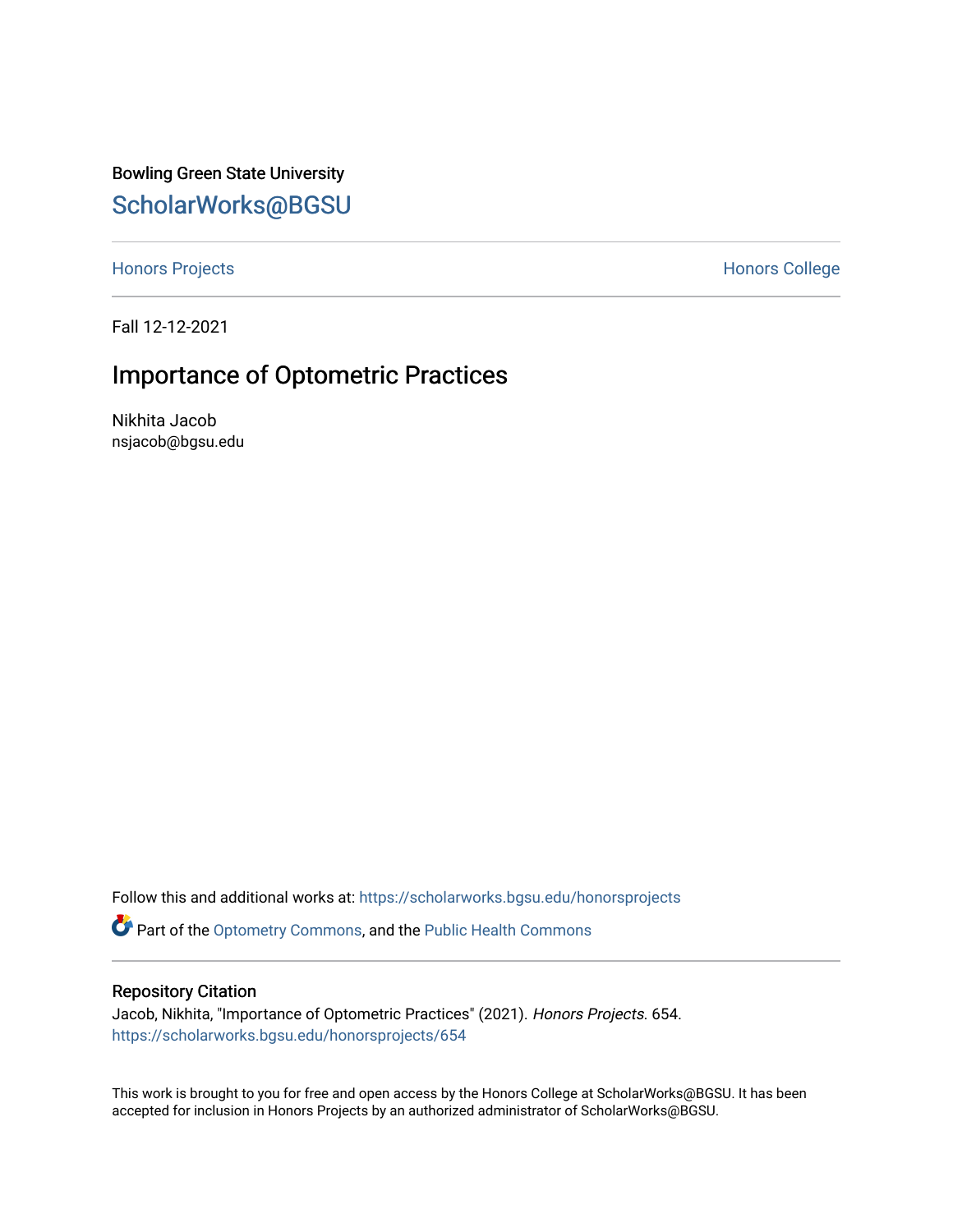Importance of Optometric Practices

Nikhita Jacob

Honors Project

Submitted to the Honors College at Bowling Green State University

Professor Raymond Larsen Department of Biological Sciences, Advisor Professor Sharon Schaeffer Department of Public and Allied Health, Advisor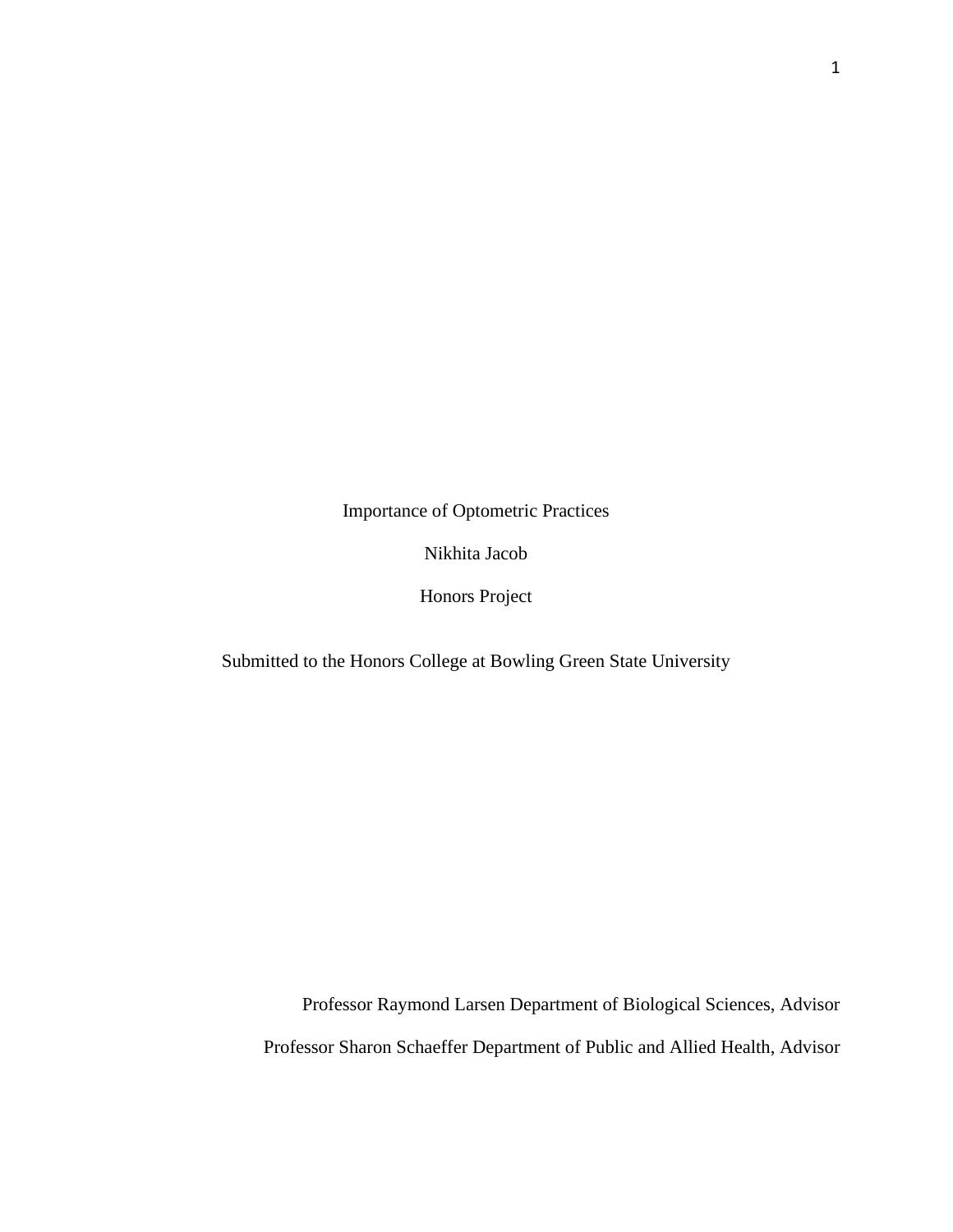## **Abstract**

This research examines what effect education has on people's decision-making. More specifically, whether better education leads to better decisions and health outcomes, and why that is important for optometry. Every decision someone makes depends on some type of information, whether it is heard, read about, watched, or experienced. The more information someone has, the more confident someone can be in the decisions they make. Access to information and to education, whether it is through school, libraries, or news channels, is not always equal. It is important that people are informed about subjects as important as their health, by those who have that background knowledge and information. Knowing what effect education has on decision making and health outcomes can push health care providers to continue to spread their information and talk about the importance of healthy habits. This will slowly help ease the burden on patients and on the healthcare system. Data from the OECD and the World Bank published in April of 2020 looked at the influence of education on health over the span of 20 years. This study and data looked at enrollment rates at various levels of education and levels of life expectancy of birth, deaths from cancer, and school life expectancy. A more educated population leads to a healthier population. With increased education, people will make better decisions and therefore make healthier decisions. This research is important because of the impact it can have on preventing future problems.

#### **Introduction**

In this study, I analyzed the patterns and associations between education and health outcomes. As of 2019, heart disease is the leading cause of death in the U.S., accounting for 1 in 4 deaths. The most common type of heart disease is coronary artery disease which can lead to heart attack. (Murphy, 2018). The leading cause of death in the U.S. is extremely preventable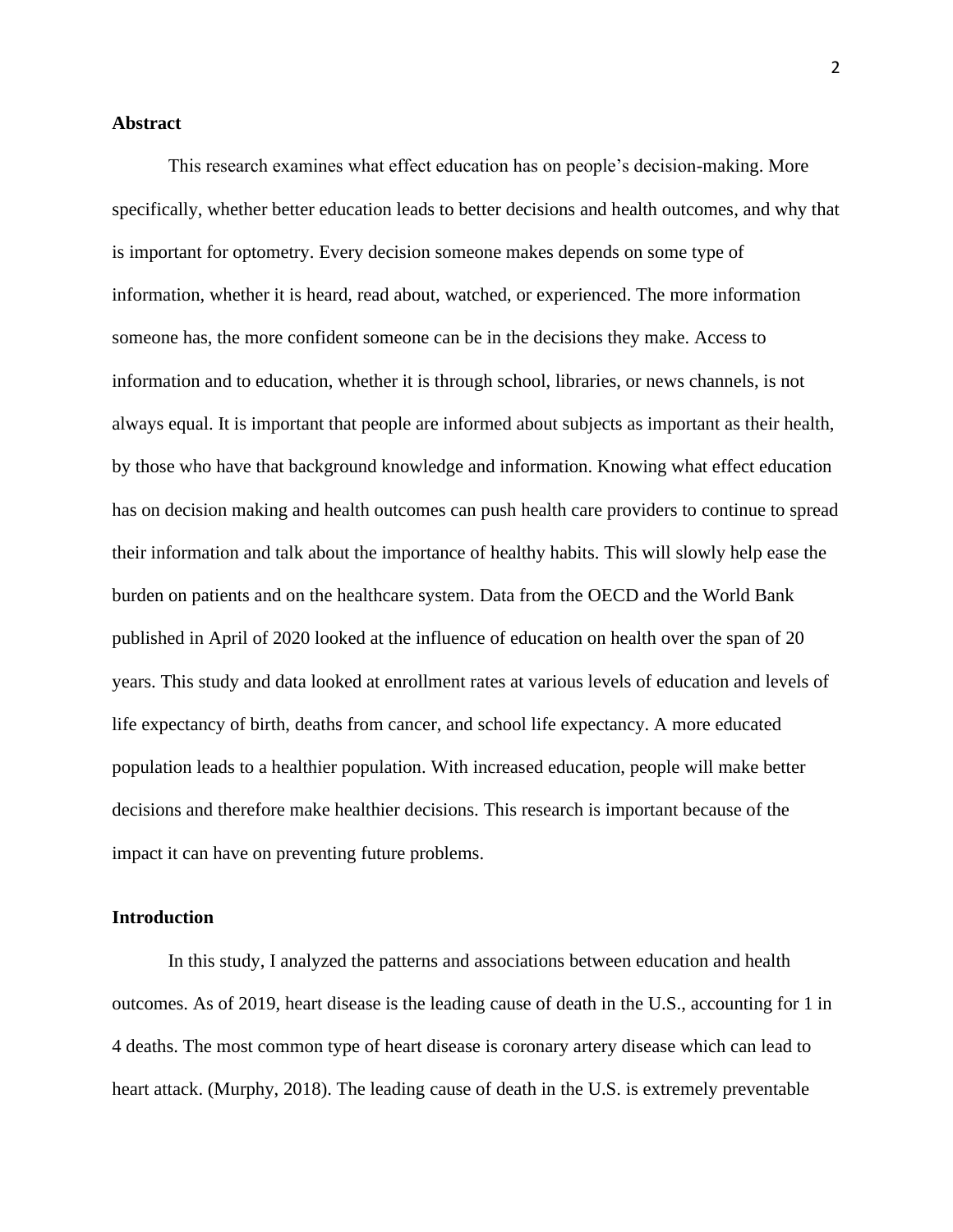through changes in lifestyle, early detection, and healthy habits. Many people do not know the importance of some of these lifestyle changes until they go in to see their doctors. Similar to primary care physicians, optometrists can catch and diagnose many diseases, both ocular and systemic, at regular checkups. Diseases and disorders such as glaucoma, diabetic retinopathy, macular degeneration, and cataracts can be diagnosed by optometrists during regular eye exams. The U.S. population is becoming older and more diverse. By 2030, about 1 in 5 U.S. residents is expected to be older than 65. By 2050, 54% of U.S. residents will be members of minority groups. Underrepresented groups have a high prevalence rate of visual impairment and eye diseases in comparison to non-minorities. The number of Americans with visual impairment and eye disease is likely to continue to increase.

Not only is vision and eye health important for older individuals, it is also extremely important for the younger population. Myopia, or near-sightedness, is a refractive error in which objects look clear close up, but far away they appear blurry. Myopia currently affects about 25% of Americans. (Turbert, 2021). By 2050, half of the world's population will be myopic based on projections noted in the AOA's Myopia Management Clinical Report, produced by its Evidence-Based Myopia Management Clinical Report Task Force. Increasing screen time and online work as well as decreased amount of time outside all lead to a greater likelihood of developing myopia.

Optometrists are now able to help slow and even prevent the progression of myopia. This can be done using orthokeratology, low concentrations of atropine, soft multifocal contact lenses, and spectacles lenses for progression and behavior modification. With increasing technology and research, myopia progression and be slowed and controlled, but this is only possible if people, especially young children, get their eyes checked regularly. In order to do so, the general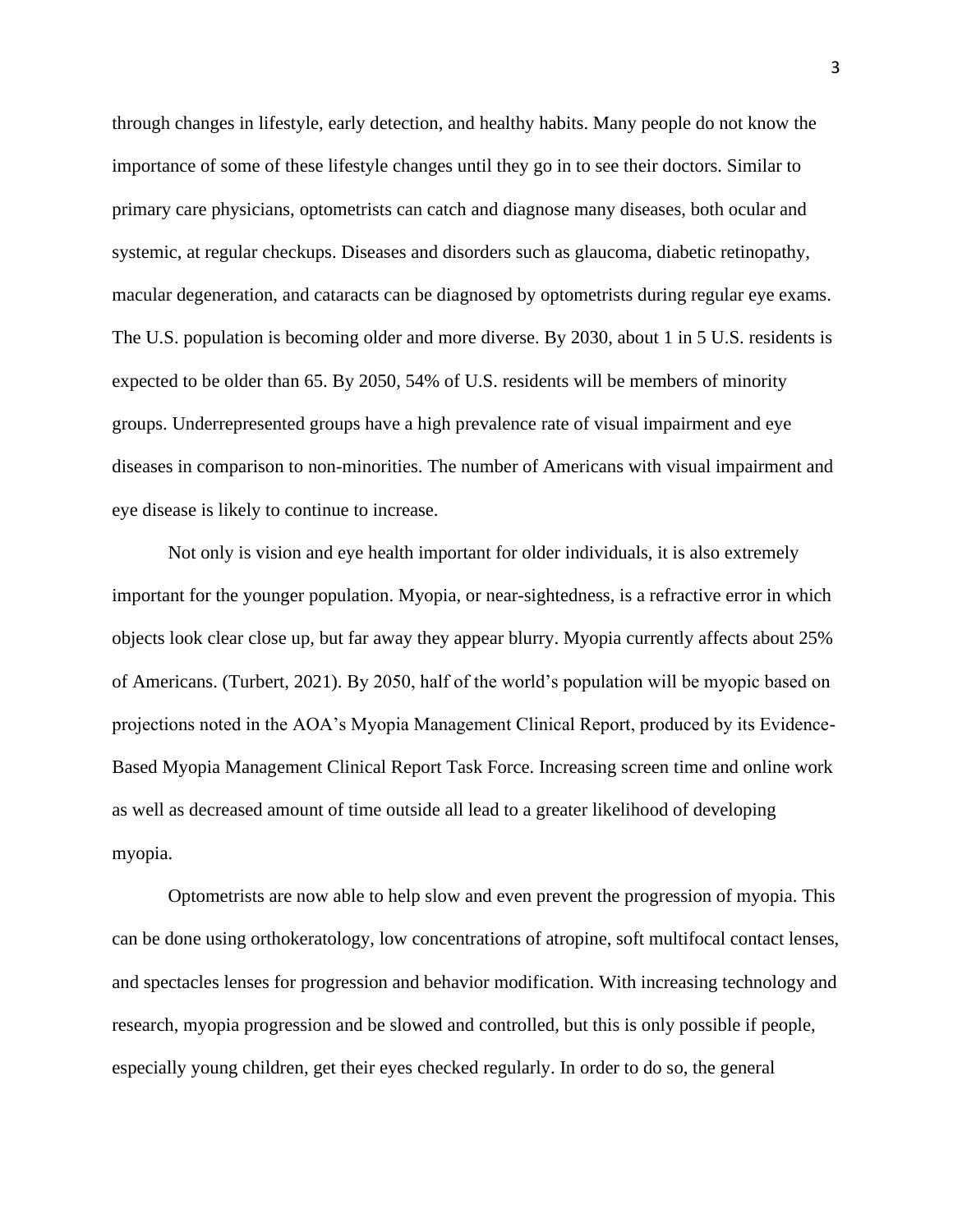population and the parents of these children need to be informed about these types of preventative measures. Instead of waiting until something is wrong, getting regular checkups can lead to fewer complications. Pre-myopic kids rarely get their eyes checked. If nearsightedness is reduced, this can also reduce the risk of retinal detachments, glaucoma, and cataracts. The healthcare burden can be eased, vision can be preserved, and lives can be saved. This is why education is so important.

## **Background / Review of literature**

It was difficult to find research that did not support my hypothesis that more education leads to better health outcomes. This has been a topic of interest for decades and continues to be one even now, with expanding avenues for further research. Of all of the data and articles reviewed, almost all of them have the same conclusion. That conclusion is one in which increased education means better health.

Data from the Organisation for Economic Co-operation and Development (OECD) and the World Bank from 1995-2015 looked at enrollment rates at various levels of education and levels of life expectancy of birth, deaths from cancer, and school life expectancy. (Raghupathi, 2020). The most significant relationship is the one between education level and child vaccination rates. There is a positive relationship between vaccination rate and adult education levels. This portion of data is important because it notes a relationship between education and taking preventative health care actions. Someone who is more educated is more likely to have trust in vaccinations and in medicine, therefore they will take healthy and preventative measures such as vaccinating their child in order to prevent future health issues. The data reflects a positive relationship of child vaccination rates with tertiary enrollment and tertiary education levels. This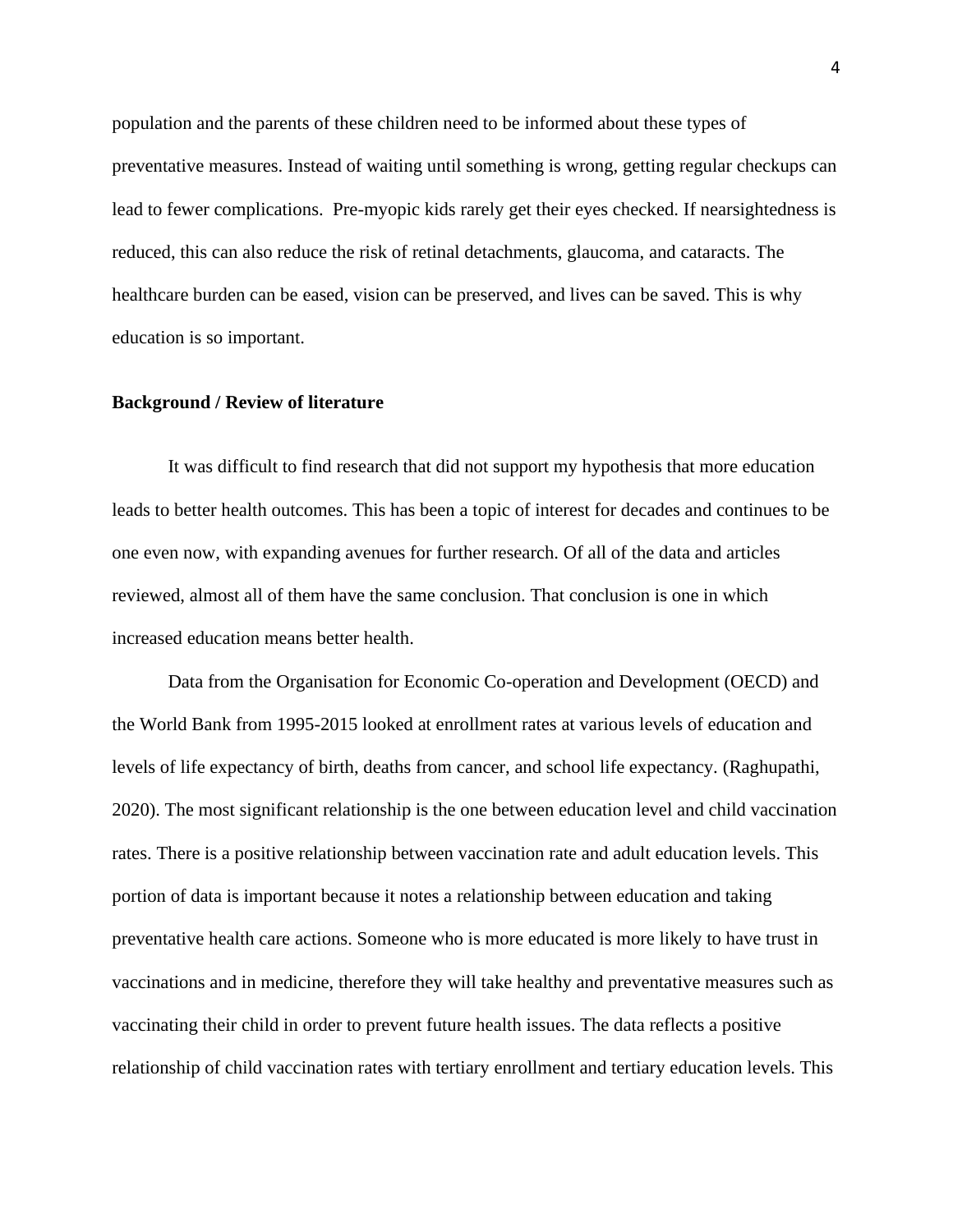relationship can also be applied to optometric rates. People who are more educated will be more likely to see an optometrist regularly, more likely to learn about preventative eye care practices, and more likely to bring their children to their optometrist.

In an article by Zajacova and Lawrence, they analyzed and reviewed the relationship between education and health and found that less educated adults report worse general health, more chronic conditions, and more functional limitations and disability. Much of the research and conclusions drawn from the association between education and health is based on the Fundamental Cause Theory which proposes that many different factors, education being one, are causes of health and disease because they determine access to many different resources. (Zajacova, 2012). This article also pointed to the relationship of mortality declining with years of schooling. This information shows that increased awareness and education can be the difference between life and death. In the same manner, education about glaucoma or cataracts can be the difference between becoming or avoiding blindness.

The next study examined looked at biomedical data of disadvantaged children who participated in the Carolina Abecedarian Project (ABC), one of the oldest and most cited early childhood programs. This study compared long-term health effects of disadvantaged children who were treated for their noncommunicable diseases to disadvantaged children who were not treated for their noncommunicable diseases. (Campbell, 2014). The study looked specifically at the mean systolic blood pressure of the treated individuals versus the non-treated individuals. For males especially, there was a lower and healthier mean systolic blood pressure of those who were treated at a young age compared to those who were not. Researchers concluded that there is evidence to believe that early life interventions can promote health and prevent disease at a later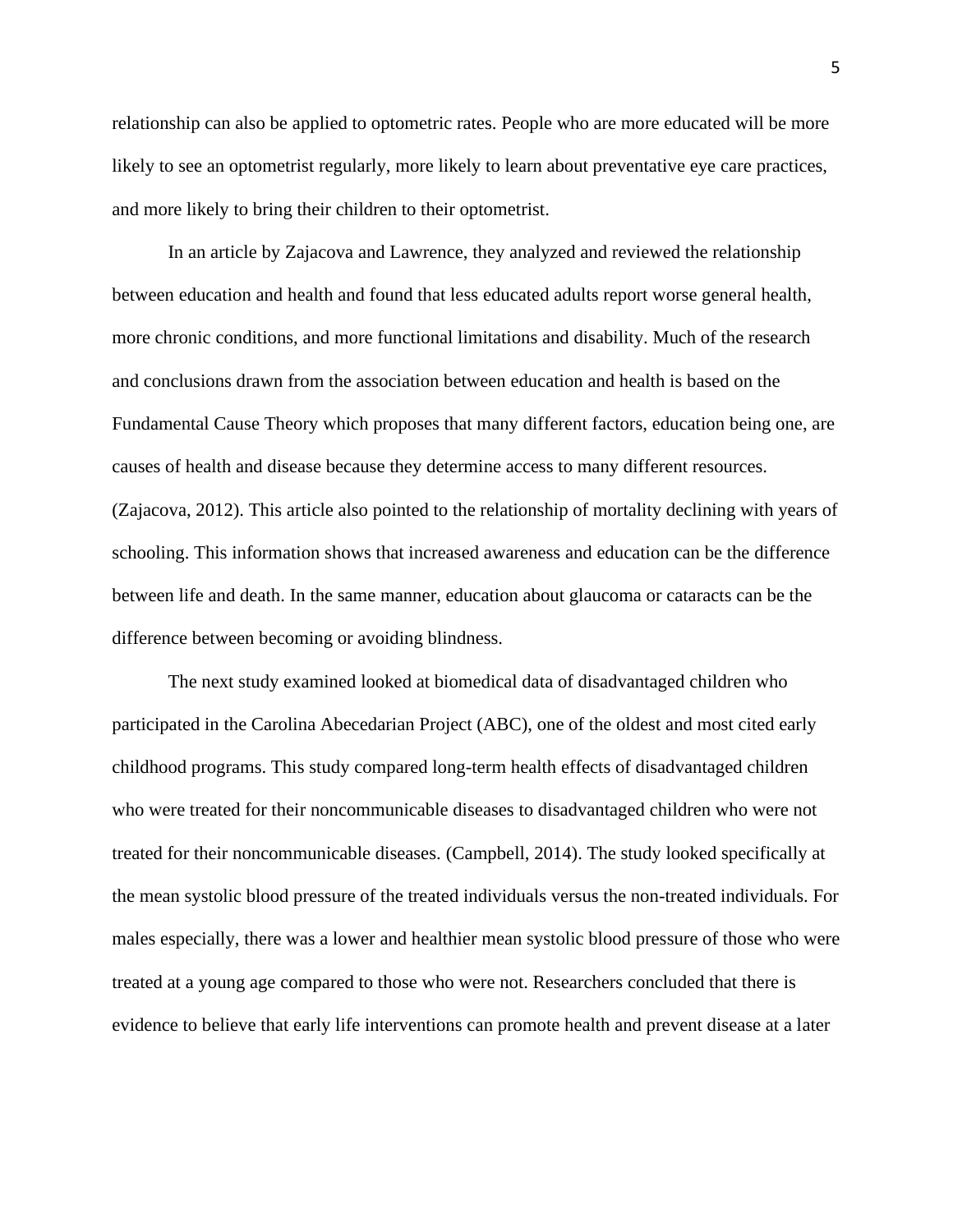age. This is very significant, as it demonstrates the importance of early detection and treatment in order to have better health outcomes later in life.

In another article, Jain and Moroz discussed strategies to reduce disparities in maternal morbidity and mortality. This article was significant because the authors addressed the fact that there is already a lot of education and knowledge that both patients and providers are aware of, specifically when it comes to racial health disparities. (Jain, 2017). However, the same can be said for general health and eye health. A lot of information is already out there about lifestyle choices and healthy habits such as limiting screen time and increasing outdoor activity. Although this information is available, more can and should be done. Information and conversations need to be happening continuously in order to address our "current knowledge deficit" and a constantly evolving healthcare system.

Behrman et al conducted a study titled, Does More Schooling Reduce Hospitalization and Delay Mortality? This study took into account family background and genetics while also looking at the number of days hospitalized per year before mortality of different men and women from varying ages. (Behrman, 2011). This data was analyzed from the Danish Twin Register (a tool for genetic epidemiological research) and the Danish National Hospital Register and found significantly negative associations between schooling, hospitalization, and mortality. (Kyvik, 1996). The more time spent in school and the more time dedicated to in-school activities such as reading, the less likely one is to have undesired health outcomes such as hospitalization and mortality. This too can be applied to optometric practices and desired vision-related outcomes.

Silk and Kwok wrote an article addressing adolescent oral health, which resonates with many optometrists in their call for more education in their profession. This article states that oral health is one of the most unmet health care needs of adolescents and emphasizes the importance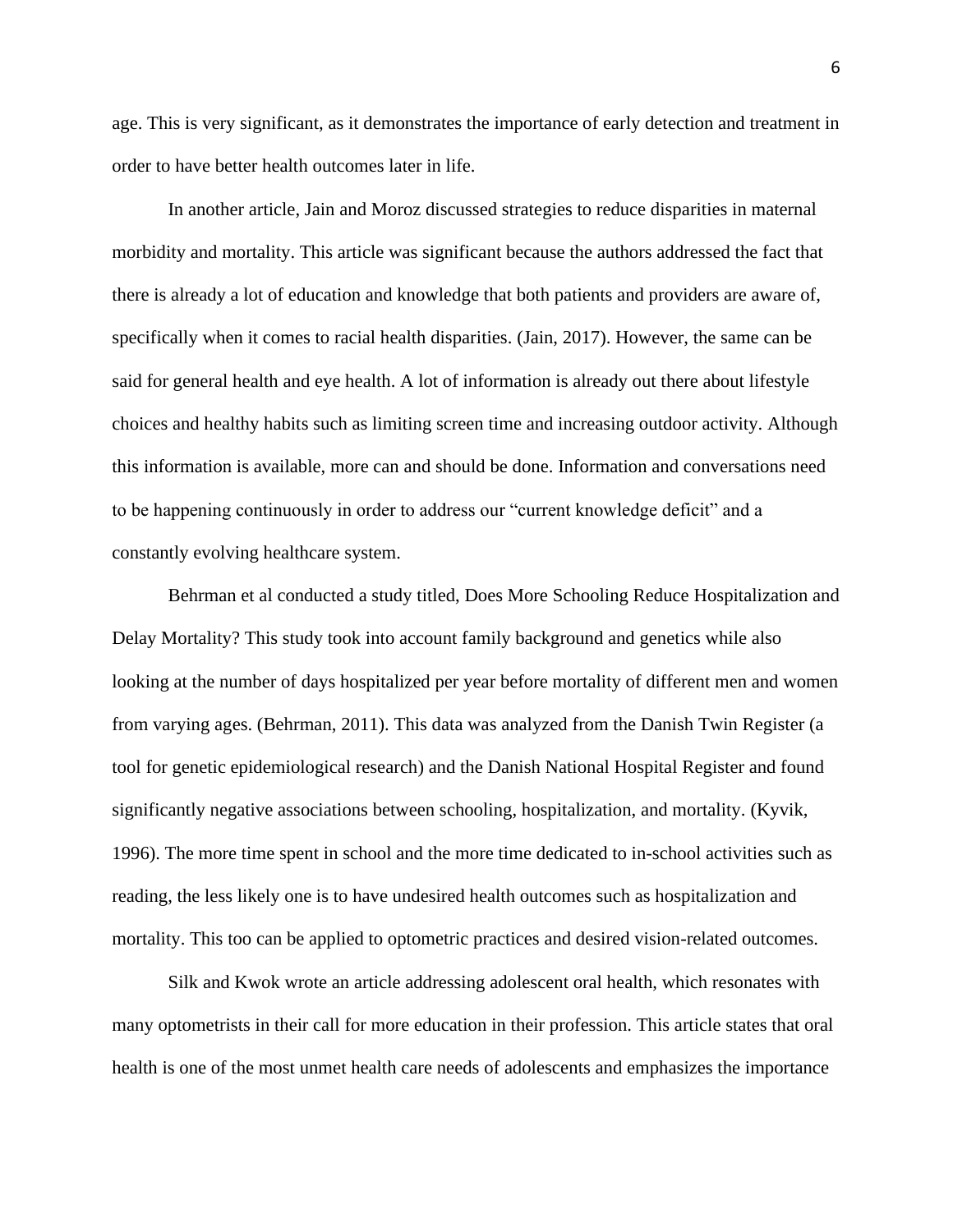of forming lifelong health habits at a young age, when there are numerous prevention opportunities available. (Silk, 2017). This article notes the increased sugar intake and nicotine initiation in the teen years, both of which have an effect on oral and ocular health.

Elizabeth Lawrence examined the difference in health behaviors between college graduates and less educated individuals. Her findings, based on data from the National Longitudinal Study of Adolescent to Adult Health pointed to many different factors contributing to better health outcomes, but all of the factors led to those who were more educated having better health outcomes. (Lawrence, 2017). Again, there is the constant pattern of having better health outcomes when one has more education and more knowledge.

In an article focused on the economic value of education, Krueger et al found that more education means additional lifetime earnings. More specifically, the someone with a baccalaureate degree will make more additional earnings in their lifetime than someone with a high school degree. Although this study is focused more on the financial aspect of education and health, this too infers that if you are more educated, you will be living longer. Therefore, if you are living longer, you are most likely making better health-related decisions. Again, more education leads to longer lives and better health outcomes.

## **Hypothesis**

My hypothesis is that with more education, people will make more educated decision regarding their health and therefore have more favorable health outcomes. I think this is the case because as people become more educated, they learn more about themselves and their bodies. People also start to spend more time thinking about the things they are doing and why they are doing them. More favorable health outcomes could be in the form of longer life spans, lower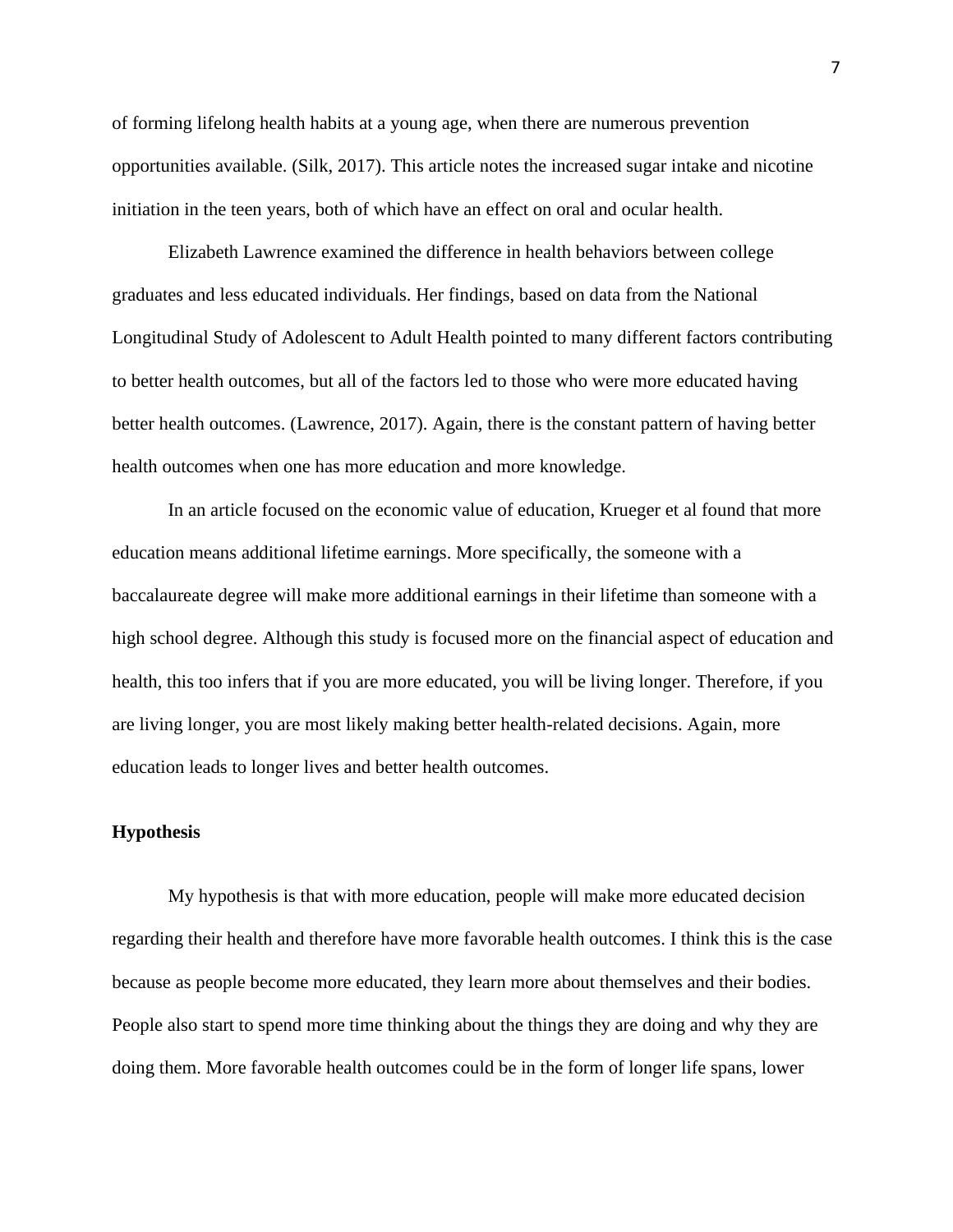mortality, or even better mental health. When talking about education, it is usually measured by years in school and levels of degrees obtained. However, I also believe that education can come in many different forms. Someone without a college degree may spend much of their time watching videos and reading textbooks on a certain subject and in fact be very educated on that subject, even though they may lack a traditional degree. Although many of the studies cannot account for this type of education, it is important to consider these methods of education.

#### **Method**

In order to solve the problem of overlooking eye health and answer the question being researched, literature review was done. Obtaining data from several different sources as well as analyzing studies and researching previous data allowed for the question of whether education is associated with better health outcomes to be answered. In terms of reaching out to the public and increasing awareness about eye health, an informative flyer was created and distributed. This flyer is a form of education and it touches on a few areas of optometry that affect a numerous amount of people. This includes myopia and presbyopia. In addition, this informative flyer encourages the public to reach out to their local optometrist and schedule their regular eye exam.

#### **Discussion / Results**

Based on the findings of the studies and articles examined, my hypothesis was confirmed, and it is clear that there is a strong association between education and positive health outcomes. What does this mean moving forward? For one, optometrists and other health care professionals should be encouraged to continue to educate not only their patients, but also anyone they interact with, whether it is family or friends. This should also be motivation for teachers and school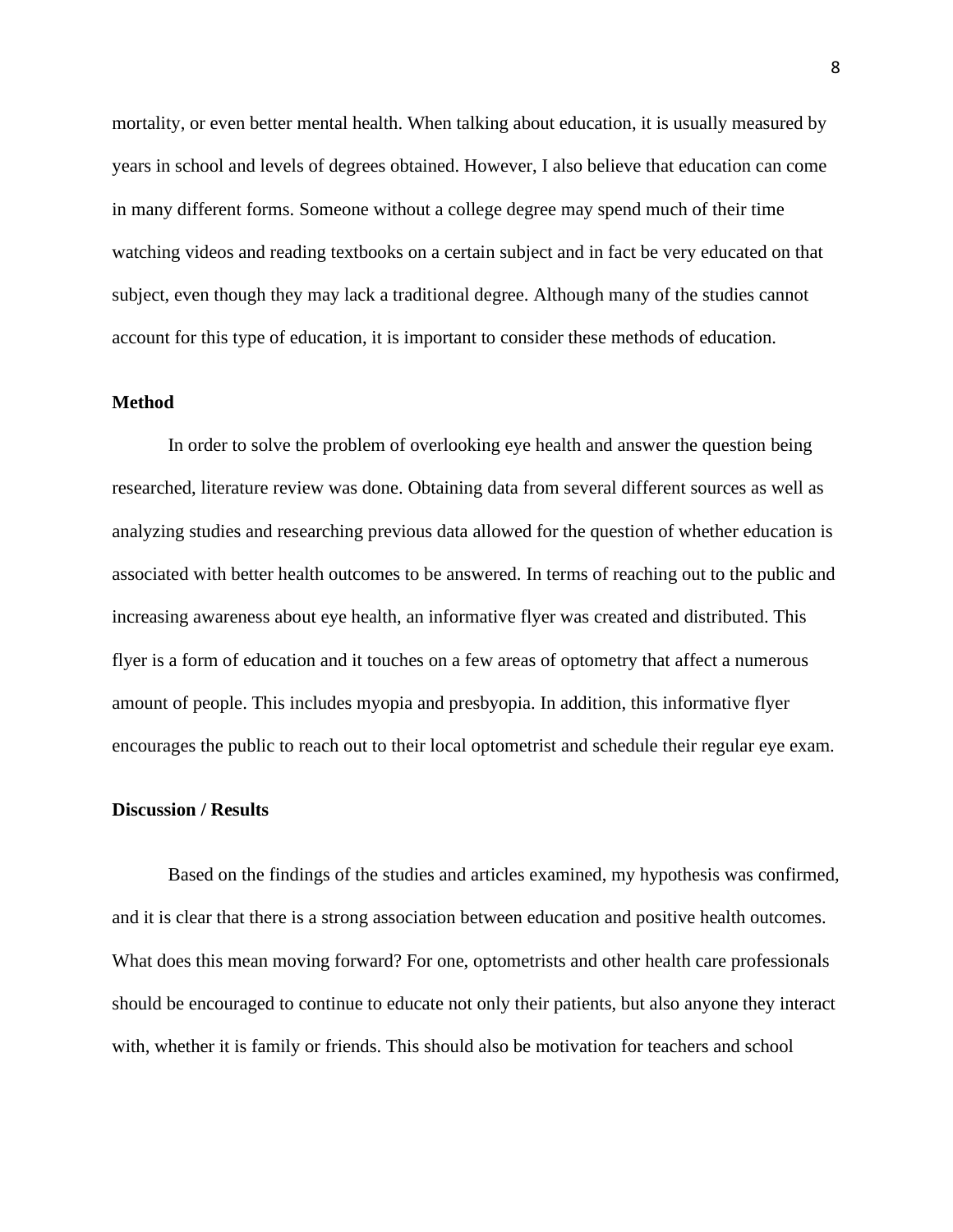systems to implement conversations about health and wellness in schools, even from a young age.

Although the research and data that is referenced in this paper is looking at traditional education in terms of schooling and degrees obtained, it is important to note that education does not just take the form of going to school. This points to a limitation of my study, which is that not all types of education can be accounted for due to the lack of quantitative basis that different forms of education take on. It can be difficult to accurately measure education outside of years of schooling or degrees obtained. Education can come from conversation, from reading a newspaper or book, or watching news channels or educational videos. Any time there is information posted, once the information is read and consumed, the reader has a little more information in their possession and therefore becomes slightly more educated.

The research done is the basis for putting out more information about optometry for the general public to see and become educated about. For many, eye health is often overlooked. If someone does not need glasses or contacts, they often make the decision to not go to their local optometrist. However, as people age, even those who never needed any type of vision correction from a young age, they start to notice some changes. Usually around age 40, people start having a harder time focusing on objects that are closer to them. This eventually brings people into the optometrist or leads to dependence on over the counter "readers." Instead of waiting until someone has a problem with their vision or notices changes, going to an optometrist regularly can maintain proper care of the eyes as well as the overall body.

Future studies could look at why education leads to better health outcomes as well as how to reach more people. Not everyone has the same amount of access to information and resources. I think that a great area for further research is one that focuses on availability of education and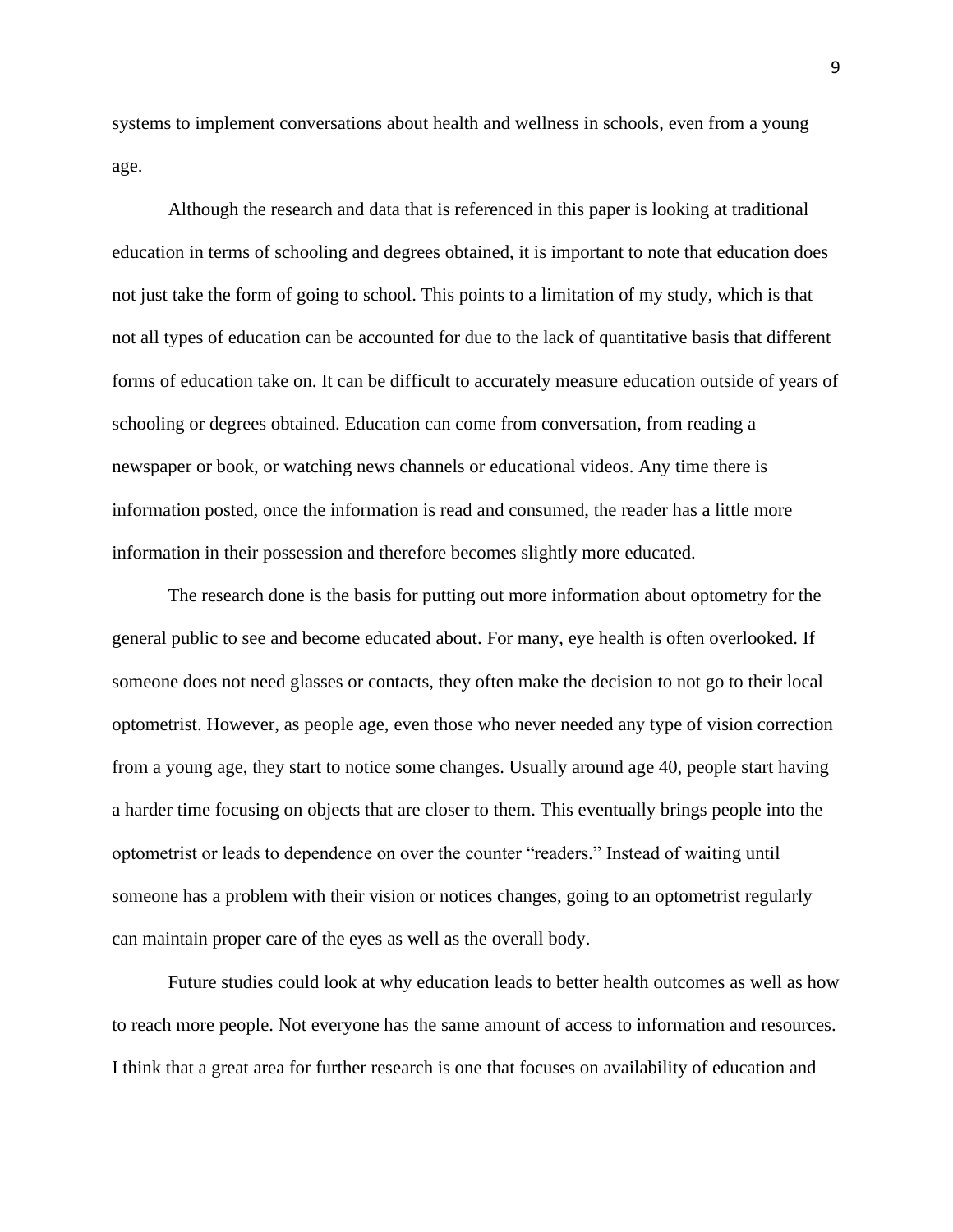how to spread education, especially to areas with residents of lower income. This will be important for the future of health care because often times, the people who need the most help are the ones who are not as educated and who lack the resources to get more care for themselves.